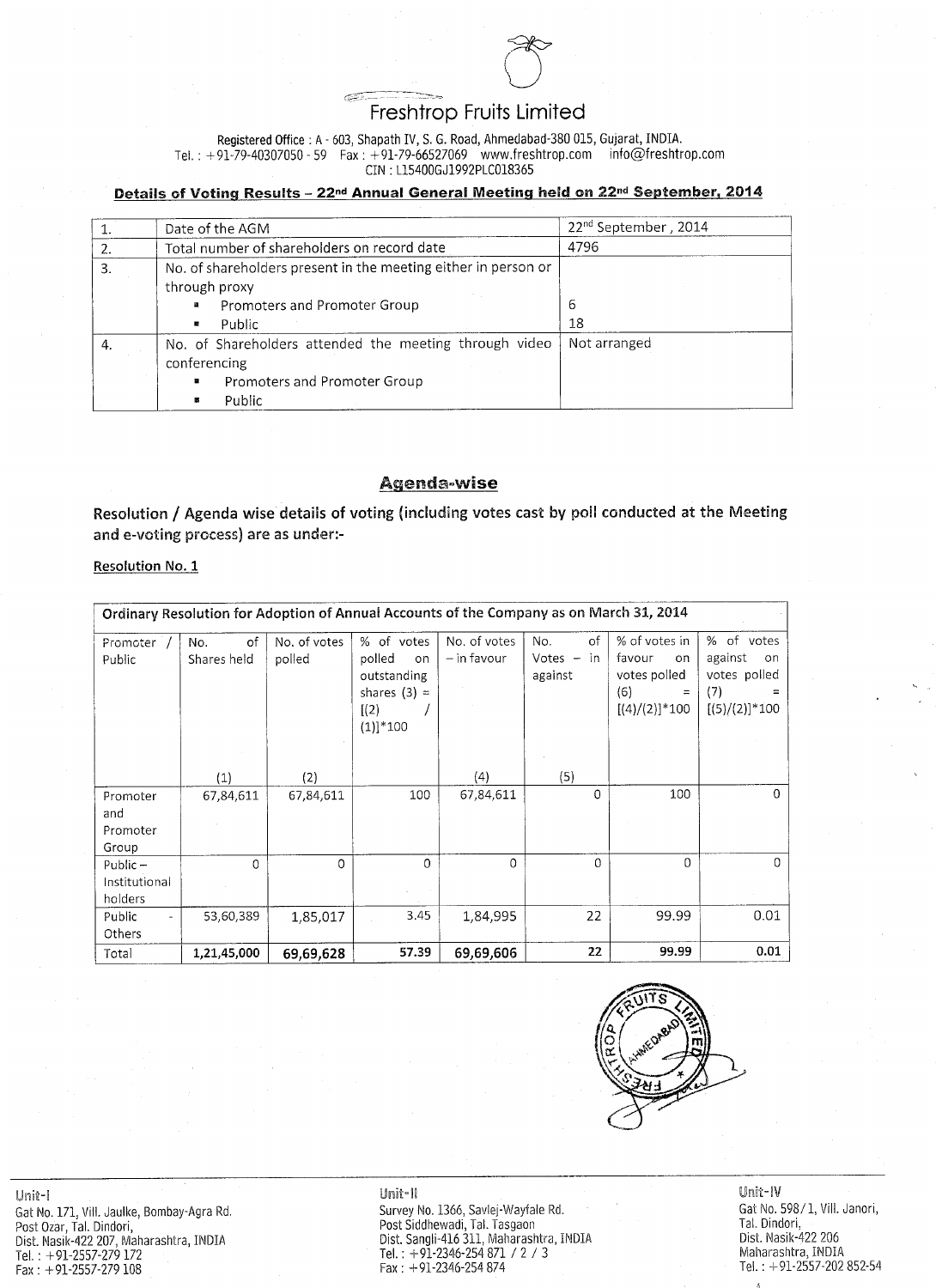

Registered Office: A - 603, Shapath IV, S. G. Road, Ahmedabad-380 015, Gujarat, INDIA. Tel.:  $+91-79-40307050 - 59$  Fax:  $+91-79-66527069$  www.freshtrop.com  $info@$ freshtrop.com CIN: L15400GJ1992PLC018365

**Resolution No. 2** 

|                                        | Ordinary Resolution for declaration of Dividend on Equity Shares of the Company. |                        |                                                                                      |                               |                                                                                                                                 |                                                                              |                                                                                  |
|----------------------------------------|----------------------------------------------------------------------------------|------------------------|--------------------------------------------------------------------------------------|-------------------------------|---------------------------------------------------------------------------------------------------------------------------------|------------------------------------------------------------------------------|----------------------------------------------------------------------------------|
| Promoter<br>Public                     | <b>of</b><br>No.<br>Shares held                                                  | No. of votes<br>polled | % of votes<br>polled<br>on l<br>outstanding<br>shares $(3) =$<br>[(2)]<br>$(1)]*100$ | No. of votes<br>$-$ in favour | No. of Votes<br>$-$ in against                                                                                                  | % of votes in<br>favour<br>on o<br>votes polled<br>(6)<br>$[(4)/(2)]^{*}100$ | %<br>votes<br>of.<br>against<br>-on<br>votes polled<br>(7)<br>$[(5)/(2)]^{*}100$ |
|                                        | $\mathbf{1})$                                                                    | (2)                    |                                                                                      | (4)                           | (5)                                                                                                                             |                                                                              |                                                                                  |
| Promoter<br>and<br>Promoter<br>Group   | 67,84,611                                                                        | 67,84,611              | 100                                                                                  | 67,84,611                     |                                                                                                                                 | 100                                                                          | 0                                                                                |
| $Public -$<br>Institutional<br>holders |                                                                                  |                        | 0                                                                                    |                               | 0                                                                                                                               | 0                                                                            |                                                                                  |
| Public<br>$\blacksquare$<br>Others     | 53,60,389                                                                        | 1,85,015               | 3.45                                                                                 | 1,84,395                      | 620                                                                                                                             | 99.66                                                                        | 0.33                                                                             |
| Total                                  | 1,21,45,000                                                                      | 69,69,626              | 57.39                                                                                | 69,69,006                     | 620<br>, waa digter die stad van die gebeure van die van die van die van die van die van die van die van die van die<br>Gebeure | 99.99                                                                        | 0.01                                                                             |



 $\mathcal{L}(\mathcal{L})$  and  $\mathcal{L}(\mathcal{L})$ 

 $\sim 100$  km s  $^{-1}$ 

 $\sim 10^{-10}$  M  $_{\odot}$ 

 $\alpha$  ,  $\alpha$  ,  $\alpha$ 



Ordinary Resolution for re-appointment of Mrs. Nanita Motiani (DIN: 00787809) as director retiring by rotation

| Promoter           | <b>of</b><br>No. | No. of votes | % of votes                                                            | No. of votes  | No. of Votes   | % of votes in                                                    | % of votes                                                   |
|--------------------|------------------|--------------|-----------------------------------------------------------------------|---------------|----------------|------------------------------------------------------------------|--------------------------------------------------------------|
| Public             | Shares held      | polled       | polled<br>on.<br>outstanding<br>shares $(3) =$<br>[(2)]<br>$(1)]*100$ | $-$ in favour | $-$ in against | favour<br>on.<br>votes polled<br>(6)<br>$=$<br>$[(4)/(2)]$ * 100 | against<br>on  <br>votes polled<br>(7)<br>$[(5)/(2)]^{*}100$ |
|                    | (1)              | (2)          |                                                                       | (4)           | (5)            |                                                                  |                                                              |
| Promoter           | 67,84,611        | 59,12,365    | 87.14                                                                 | 59,12,365     | $\overline{O}$ | 100                                                              |                                                              |
| and                |                  |              |                                                                       |               |                |                                                                  |                                                              |
| Promoter           |                  |              |                                                                       |               |                |                                                                  |                                                              |
| Group              |                  |              |                                                                       |               |                |                                                                  |                                                              |
| $Public -$         |                  | 0            | 0                                                                     |               | $\overline{0}$ |                                                                  | $\Omega$                                                     |
| Institutional      |                  |              |                                                                       |               |                |                                                                  |                                                              |
| holders            |                  |              |                                                                       |               |                |                                                                  |                                                              |
| Public<br><b>.</b> | 53,60,389        | 1,85,017     | 3.45                                                                  | 1,84,995      | 22             | 99.99                                                            | 0.01                                                         |
| Others             |                  |              |                                                                       |               |                |                                                                  |                                                              |
| Total              | 1,21,45,000      | 60,97,382    | 50.20                                                                 | 60,97,360     | 22             | 99.99                                                            | 0.01                                                         |



Unit-l Gat No. 171, Vill. Jaulke, Bombay-Agra Rd. Post Ozar, Tal. Dindori,<br>Dist. Nasik-422 207, Maharashtra, INDIA Tel.:  $+91-2557-279172$  $Fax: +91-2557-279108$ 

#### Unit-II

Survey No. 1366, Savlej-Wayfale Rd. Post Siddhewadi, Tal. Tasgaon<br>Dist. Sangli-416 311, Maharashtra, INDIA Tel.:  $+91-2346-254871 / 2 / 3$ Fax:  $+91-2346-254874$ 

# Unit-IV Gat No. 598/1, Vill. Janori, Tal. Dindori, Dist. Nasik-422 206 Maharashtra, INDIA Tel.:  $+91-2557-202852-54$

 $\mathbf{R}_{\mathbf{d}}$  ,  $\mathbf{L}_{\mathbf{d}}$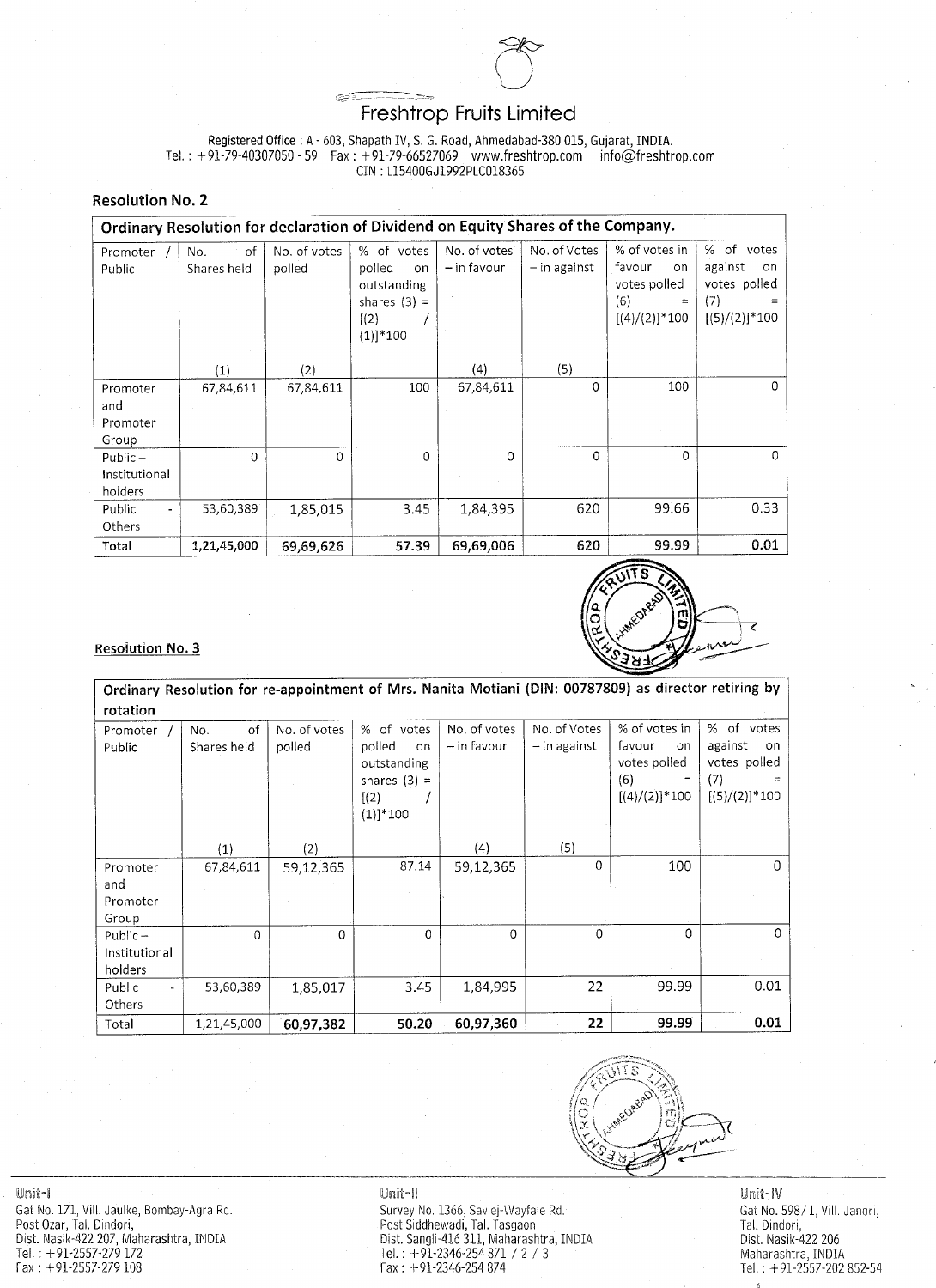

Registered Office: A - 603, Shapath IV, S. G. Road, Ahmedabad-380 015, Gujarat, INDIA. Tel.: +91-79-40307050 - 59 Fax: +91-79-66527069 www.freshtrop.com info@freshtrop.com CIN: L15400GJ1992PLC018365

### **Resolution No. 4**

Ordinary Resolution for re-appointment of M/s Mayank Shah & Associates, Chartered Accountants, as Statutory Auditors of the Company and fixing their remuneration No. of Votes % of votes in % of votes No. of votes % of votes No. of votes Promoter of. No. polled against polled  $-$  in against  $-$  in favour Public Shares held favour on i on on.

|                                              |             |           | outstanding<br>shares $(3) =$<br>[(2)]<br>$(1)]*100$ |           |                | votes polled<br>(6)<br>$\equiv$<br>$[(4)/(2)]$ * 100 | votes polled<br>(7)<br>$[(5)/(2)]^{*}100$ |
|----------------------------------------------|-------------|-----------|------------------------------------------------------|-----------|----------------|------------------------------------------------------|-------------------------------------------|
|                                              | (1)         | (2)       |                                                      | (4)       | (5)            |                                                      |                                           |
| Promoter<br>and<br>Promoter<br>Group         | 67,84,611   | 67,84,611 | 100.00                                               | 67,84,611 | $\theta$       | 100.00                                               | $\overline{O}$                            |
| $Public -$<br>Institutional<br>holders       | U           | 0         |                                                      | 0         | $\overline{0}$ | 0                                                    | $\overline{O}$                            |
| Public<br>$\overline{\phantom{m}}$<br>Others | 53,60,389   | 1,85,017  | 3.45                                                 | 1,84,995  | 22             | 99.99                                                | 0.01                                      |
| Total                                        | 1,21,45,000 | 69,69,628 | 57.39                                                | 69,69,606 | 22             | 99.99                                                | 0.01                                      |



### **Resolution No. 5**

|                                        | Ordinary Resolution for Appointment of Mr. Mayur J Shah (Din: 00124633) as an Independent Director |                        |                                                                                       |                               |                                |                                                                           |                                                                       |  |
|----------------------------------------|----------------------------------------------------------------------------------------------------|------------------------|---------------------------------------------------------------------------------------|-------------------------------|--------------------------------|---------------------------------------------------------------------------|-----------------------------------------------------------------------|--|
| Promoter<br>Public                     | of<br>No.<br>Shares held                                                                           | No. of votes<br>polled | % of votes<br>polled<br>on.<br>outstanding<br>shares $(3) =$<br>[(2)]<br>$(1)]$ * 100 | No. of votes<br>$-$ in favour | No. of Votes<br>$-$ in against | % of votes in<br>favour<br>on<br>votes polled<br>(6)<br>$[(4)/(2)]$ * 100 | % of<br>votes<br>against<br>on.<br>votes polled<br>$[(5)/(2)]^{*}100$ |  |
|                                        | $\left( 1\right)$                                                                                  | (2)                    |                                                                                       | (4)                           | (5)                            |                                                                           |                                                                       |  |
| Promoter<br>and<br>Promoter<br>Group   | 67,84,611                                                                                          | 67,84,611              | 100.00                                                                                | 67,84,611                     | $\overline{0}$                 | 100.00                                                                    | 0 <sup>1</sup>                                                        |  |
| Public $-$<br>Institutional<br>holders |                                                                                                    |                        | 0                                                                                     |                               | $\overline{0}$                 |                                                                           |                                                                       |  |
| Public<br>Others                       | 53,60,389                                                                                          | 1,74,117               | 3.24                                                                                  | 1,74,095                      | 22                             | 99.99                                                                     | 0.01                                                                  |  |
| Total                                  | 1,21,45,000                                                                                        | 69,58,728              | 57.29                                                                                 | 69,58,706                     | 22                             | 99.99                                                                     | 0.01                                                                  |  |

Unit-I

Gat No. 171, Vill. Jaulke, Bombay-Agra Rd. Post Ozar, Tal. Dindori, Dist. Nasik-422 207, Maharashtra, INDIA Tel.:  $+91-2557-279172$  $Fax: +91-2557-279108$ 

#### Unit-II

Survey No. 1366, Savlej-Wayfale Rd. Post Siddhewadi, Tal. Tasgaon Dist. Sangli-416 311, Maharashtra, INDIA Tel.:  $+91-2346-254871 / 2 / 3$  $Fax: +91-2346-254874$ 

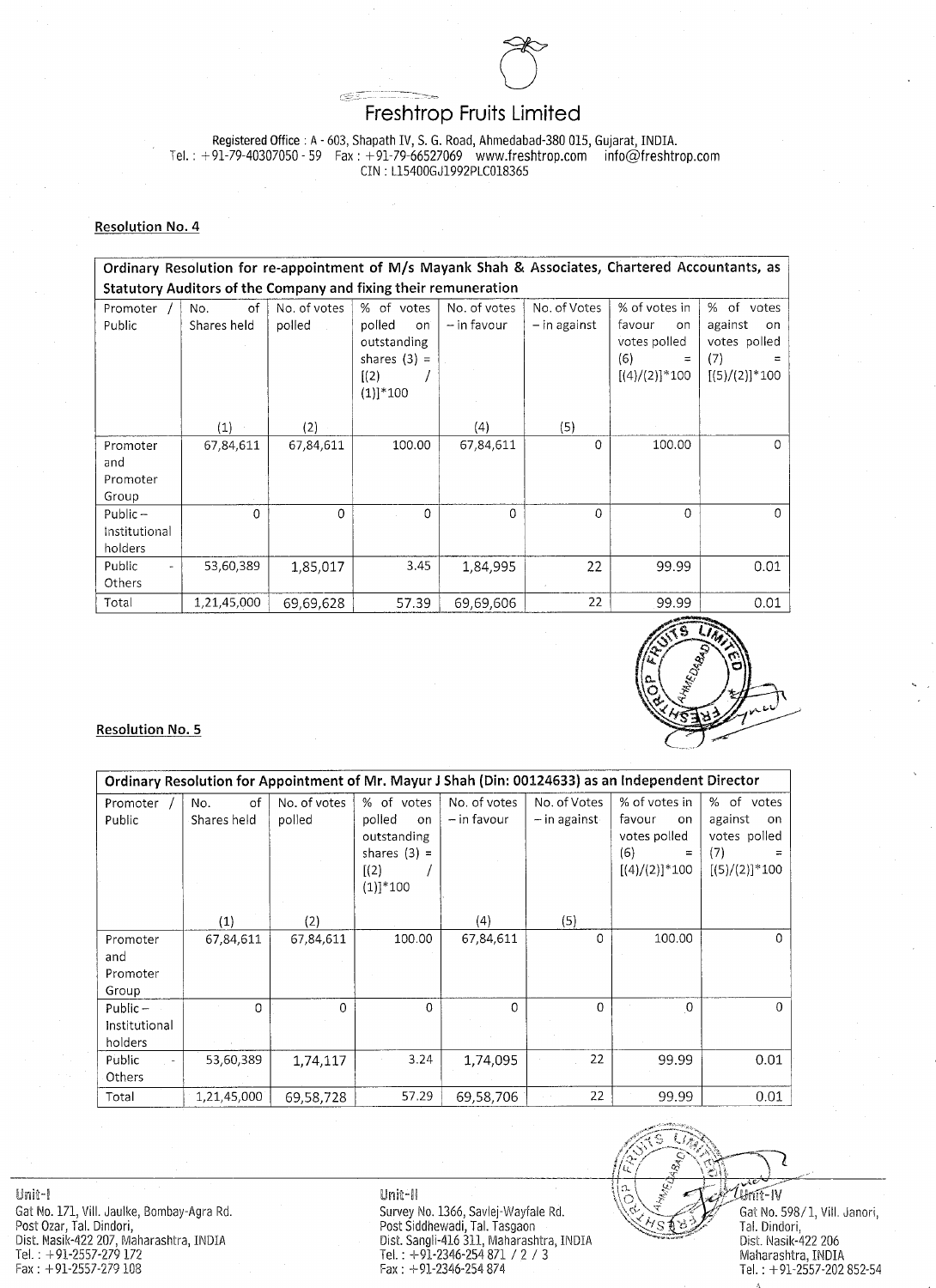

Registered Office: A - 603, Shapath IV, S. G. Road, Ahmedabad-380 015, Gujarat, INDIA. Tel.: +91-79-40307050 - 59 Fax: +91-79-66527069 www.freshtrop.com  $info@$ freshtrop.com CIN: L15400GJ1992PLC018365

#### Resolution No. 6

Ordinary Resolution for Appointment of Mr. Dinesh Oza (DIN: 01307881) as an Independent Director % of votes in % of votes No. of votes No. of votes % of votes No. of Votes Promoter No. of  $-$  in favour  $-$  in against polled polled Public against Shares held favour  $on$ on  $on$ 

|                                              |               |           | outstanding<br>shares $(3) =$<br>[(2)<br>$(1)]*100$ |           |     | votes polled<br>(6)<br>$\equiv$<br>$[(4)/(2)]^{*}100$ | votes polled<br>(7)<br>$[(5)/(2)]$ * 100 |
|----------------------------------------------|---------------|-----------|-----------------------------------------------------|-----------|-----|-------------------------------------------------------|------------------------------------------|
|                                              | $^{\prime}1)$ | (2)       |                                                     | (4)       | (5) |                                                       |                                          |
| Promoter<br>and                              | 67,84,611     | 67,84,611 | 100.00                                              | 67,84,611 | 0   | 100.00                                                |                                          |
| Promoter<br>Group                            |               |           |                                                     |           |     |                                                       |                                          |
| Public $-$<br>Institutional<br>holders       | 0             | $\theta$  | 0                                                   | $\Omega$  | 0   | 0                                                     |                                          |
| Public<br>$\overline{\phantom{0}}$<br>Others | 53,60,389     | 1,85,017  | 3.45                                                | 1,84,995  | 22  | 99.99                                                 | 0.01                                     |
| Total                                        | 1,21,45,000   | 69,69,628 | 57.39                                               | 69,69,606 | 22  | 99.99                                                 | 0.01                                     |



# Resolution No. 7

|                                           | Ordinary Resolution for Appointment of Mr. Anil Sharma (DIN: 06688634) as an Independent Director |                        |                                                                                          |                               |                                |                                                                                   |                                                                             |  |
|-------------------------------------------|---------------------------------------------------------------------------------------------------|------------------------|------------------------------------------------------------------------------------------|-------------------------------|--------------------------------|-----------------------------------------------------------------------------------|-----------------------------------------------------------------------------|--|
| Promoter<br>Public                        | No.<br>-of<br>Shares held                                                                         | No. of votes<br>polled | % of<br>votes<br>polled<br>on.<br>outstanding<br>shares $(3) =$<br>[(2)]<br>$(1)]$ * 100 | No. of votes<br>$-$ in favour | No. of Votes<br>$-$ in against | % of votes in<br>favour<br>on.<br>votes polled<br>(6)<br>$=$<br>$[(4)/(2)]$ * 100 | % of<br>votes<br>against<br>on.<br>votes polled<br>(7)<br>$[(5)/(2)]$ * 100 |  |
|                                           | $\left( 1\right)$                                                                                 | (2)                    |                                                                                          | (4)                           | (5)                            |                                                                                   |                                                                             |  |
| Promoter<br>and<br>Promoter<br>Group      | 67,84,611                                                                                         | 67,84,611              | 100.00                                                                                   | 67,84,611                     | $\overline{O}$                 | 100.00                                                                            | 0.                                                                          |  |
| Public $-$<br>Institutional<br>holders    |                                                                                                   | 0                      |                                                                                          |                               | $\overline{0}$                 |                                                                                   | 0.                                                                          |  |
| Public<br>$\blacksquare$<br><b>Others</b> | 53,60,389                                                                                         | 1,85,017               | 3.45                                                                                     | 1,84,995                      | 22                             | 99.99                                                                             | 0.01                                                                        |  |
| Total                                     | 1,21,45,000                                                                                       | 69,69,628              | 57.39                                                                                    | 69,69,606                     | 22                             | 99.99                                                                             | 0.01                                                                        |  |

Unit-I

Gat No. 171, Vill. Jaulke, Bombay-Agra Rd. Post Ozar, Tal. Dindori, Dist. Nasik-422 207, Maharashtra, INDIA Tel.:  $+91-2557-279172$  $Fax: +91-2557-279108$ 

#### Unit-II

Survey No. 1366, Savlej-Wayfale Rd. Post Siddhewadi, Tal. Tasgaon<br>Dist. Sangli-416 311, Maharashtra, INDIA Tel.:  $+91-2346-254871 / 2 / 3$ Fax:  $+91-2346-254874$ 

 $A$ a $(Mo, 598/1,$  Vill. Janori, <del>, Fal.</del> Dindori, Dist. Nasik-422 206 Maharashtra, INDIA Tel.:  $+93.2557 - 202852 - 54$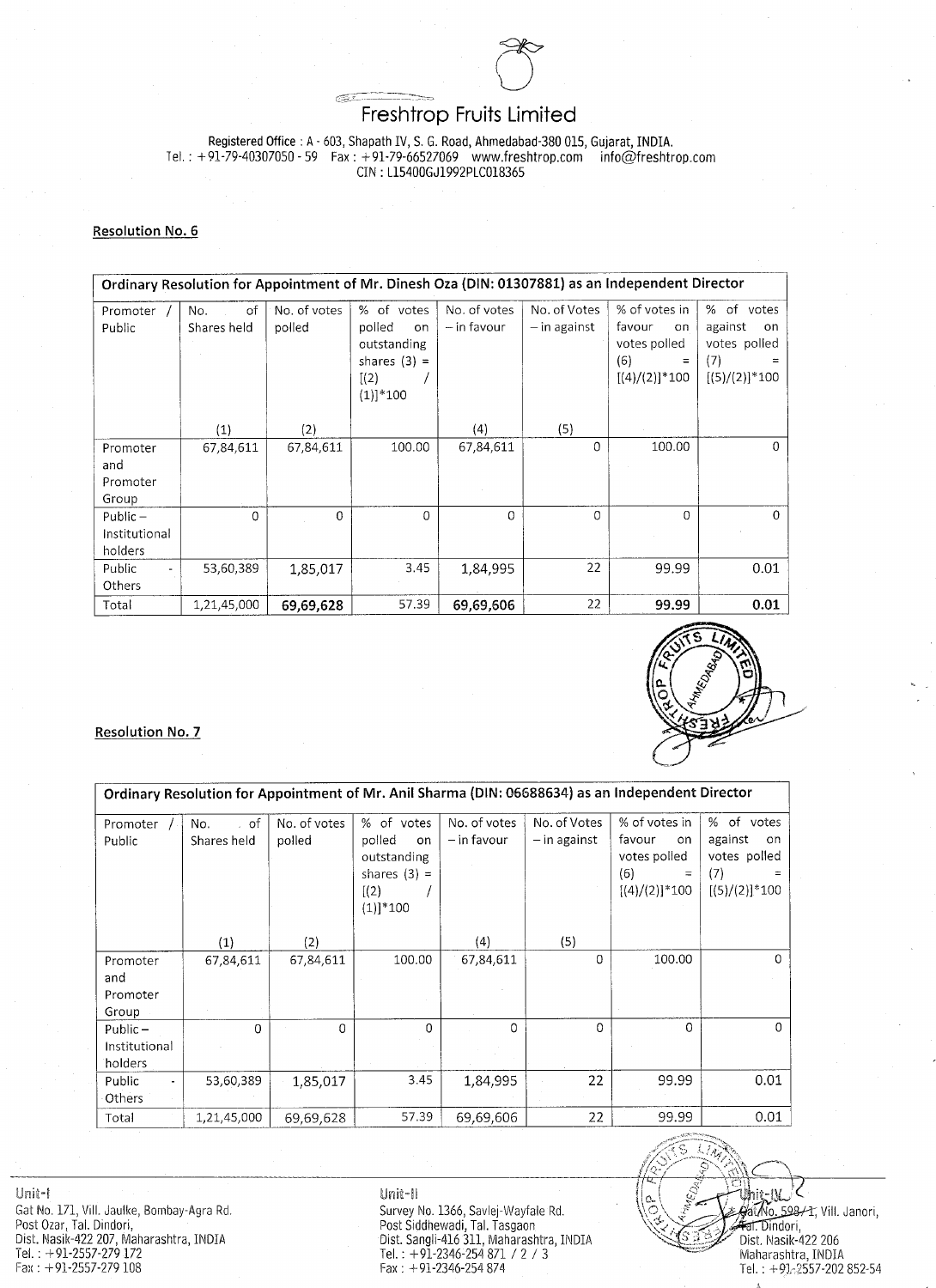

Registered Office: A - 603, Shapath IV, S. G. Road, Ahmedabad-380 015, Gujarat, INDIA.

Tel.:  $+91-79-40307050 - 59$  Fax:  $+91-79-66527069$  www.freshtrop.com  $into@$ freshtrop.com CIN: L15400GJ1992PLC018365

### **Resolution No. 8**

|                                        | Special Resolution for Remuneration of Mr. Ashok Motiani, Chairman & Managing Director (DIN: 00124470) |                        |                                                                                     |                               |                                          |                                                                                    |                                                                                 |  |  |
|----------------------------------------|--------------------------------------------------------------------------------------------------------|------------------------|-------------------------------------------------------------------------------------|-------------------------------|------------------------------------------|------------------------------------------------------------------------------------|---------------------------------------------------------------------------------|--|--|
| Promoter<br>Public                     | of<br>No.<br>Shares held                                                                               | No. of votes<br>polled | % of votes<br>polled<br>on.<br>outstanding<br>shares $(3) =$<br>[(2)]<br>$(1)]*100$ | No. of votes<br>$-$ in favour | 0f<br>No.<br>$Votes -$<br>in.<br>against | % of votes in<br>favour.<br>on.<br>votes polled<br>(6)<br>$=$<br>$[(4)/(2)]$ * 100 | %<br>of.<br>votes<br>against<br>-on<br>votes polled<br>(7)<br>$[(5)/(2)]$ * 100 |  |  |
|                                        | (1)                                                                                                    | (2)                    |                                                                                     | (4)                           | (5)                                      |                                                                                    |                                                                                 |  |  |
| Promoter<br>and<br>Promoter<br>Group   | 67,84,611                                                                                              | 51,68,707              | 76.18                                                                               | 51,68,707                     | 0                                        | 100                                                                                |                                                                                 |  |  |
| $Public -$<br>Institutional<br>holders | 0                                                                                                      |                        | 0                                                                                   |                               | 0                                        |                                                                                    |                                                                                 |  |  |
| Public<br>۰.<br>Others                 | 53,60,389                                                                                              | 1,85,017               | 3.45                                                                                | 1,84,995                      | 22                                       | 99.99                                                                              | 0.01                                                                            |  |  |
| Total                                  | 1,21,45,000                                                                                            | 53,53,724              | 44.08                                                                               | 53,53,702                     | 22                                       | 99.99                                                                              | 0.01                                                                            |  |  |



**White Orke** week

**Resolution No. 9** 

Special Resolution for Borrowing limits of the Company under Section 180(1)(c) of the Companies Act, 2013 (Special Resolution)

| Promoter /<br>Public   | Οf<br>No.<br>Shares held | No. of votes<br>polled | % of votes<br>polled<br>on.<br>outstanding<br>shares $(3) =$<br>[(2)]<br>$(1)]$ * 100 | No. of votes<br>$-$ in favour | No. of Votes<br>$-$ in against | % of votes in<br>favour<br>on.<br>votes polled<br>(6)<br>$[(4)/(2)]$ * 100 | %<br>of<br>votes<br>against<br>on<br>votes polled<br>(7)<br>$[(5)/(2)]*100$ |
|------------------------|--------------------------|------------------------|---------------------------------------------------------------------------------------|-------------------------------|--------------------------------|----------------------------------------------------------------------------|-----------------------------------------------------------------------------|
|                        | (1)                      | (2)                    |                                                                                       | (4)                           | (5)                            |                                                                            |                                                                             |
| Promoter               | 67,84,611                | 67,84,611              | 100.00                                                                                | 67,84,611                     | $\overline{0}$                 | 100.00                                                                     |                                                                             |
| and                    |                          |                        |                                                                                       |                               |                                |                                                                            |                                                                             |
| Promoter               |                          |                        |                                                                                       |                               |                                |                                                                            |                                                                             |
| Group                  |                          |                        |                                                                                       |                               |                                |                                                                            |                                                                             |
| $Public -$             |                          | 0                      |                                                                                       | 0                             | $\theta$                       | $\Omega$                                                                   |                                                                             |
| Institutional          |                          |                        |                                                                                       |                               |                                |                                                                            |                                                                             |
| holders                |                          |                        |                                                                                       |                               |                                |                                                                            |                                                                             |
| Public<br>$\mathbf{r}$ | $-53,60,389$             | 1,85,017               | 3.45                                                                                  | 1,84,995                      | 22                             | 99.99                                                                      | 0.01                                                                        |
| Others                 |                          |                        |                                                                                       |                               |                                |                                                                            |                                                                             |
| Total                  | 1,21,45,000              | 69,69,628              | 57.39                                                                                 | 69,69,606                     | 22                             | 99.99                                                                      | 0.01                                                                        |

Unit-I and the contract of the contract of the contract of the contract of the contract of the contract of the Gat No. 171, Vill. Jaulke, Bombay-Agra Rd. Post Ozar, Tal. Dindori, Dist. Nasik-422 207, Maharashtra, INDIA Tel.:  $+91-2557-279172$  $Fax: +91-2557-279108$ 

#### Unit-II

Survey No. 1366, Savlej-Wayfale Rd. Post Siddhewadi, Tal. Tasgaon Dist. Sangli-416 311, Maharashtra, INDIA Tel.:  $+91-2346-254871 / 2 / 3$ Fax:  $+91-2346-254874$ 

 $Unit-W$ Gat No. 598/1, Vill. Janori, Tal. Dindori, Dist. Nasik-422 206 Maharashtra, INDIA Tel.:  $+91-2557-202852-54$   $\mathbf{S}_{\mathbf{A}}$  .  $\mathbf{S}_{\mathbf{A}}$ 

 $\sim$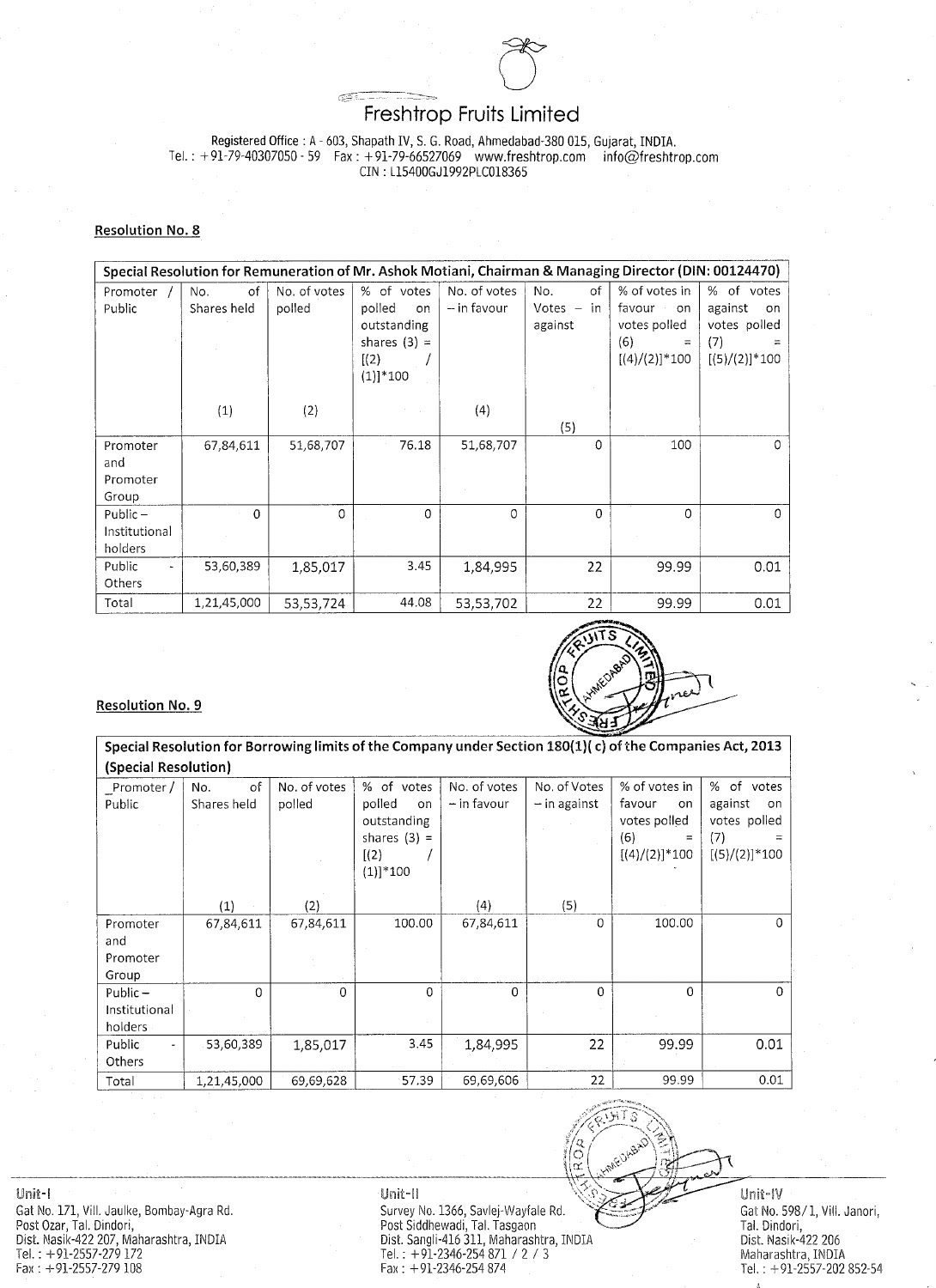

Registered Office: A - 603, Shapath IV, S. G. Road, Ahmedabad-380 015, Gujarat, INDIA. Tel.:  $+91-79-40307050 - 59$  Fax:  $+91-79-66527069$  www.freshtrop.com info@freshtrop.com CIN: L15400GJ1992PLC018365

#### Resolution No. 10

Special Resolution for creation of charge on the assets of the Company under Section 180(1) (a) of the **Companies Act, 2013** 

| Promoter               | of<br>No.   | No. of votes | % of votes     | No. of votes  | No. of Votes   | % of votes in      | % of votes        |
|------------------------|-------------|--------------|----------------|---------------|----------------|--------------------|-------------------|
| Public                 | Shares held | polled       | polled<br>on   | $-$ in favour | $-$ in against | favour<br>on       | against<br>on.    |
|                        |             |              | outstanding    |               |                | votes polled       | votes polled      |
|                        |             |              | shares $(3) =$ |               |                | (6)<br>$=$         | $=$               |
|                        |             |              | [(2)]          |               |                | $[(4)/(2)]^{*}100$ | $[(5)/(2)]$ * 100 |
|                        |             |              | $(1)]$ * 100   |               |                |                    |                   |
|                        |             |              |                |               |                |                    |                   |
|                        | $\ket{1}$   | (2)          |                | (4)           | (5)            |                    |                   |
| Promoter               | 67,84,611   | 67,84,611    | 100.00         | 67,84,611     |                | 100.00             | 0                 |
| and                    |             |              |                |               |                |                    |                   |
| Promoter               |             |              |                |               |                |                    |                   |
| Group                  |             |              |                |               |                |                    |                   |
| Public-                |             |              | 0              |               |                | 0                  |                   |
| Institutional          |             |              |                |               |                |                    |                   |
| holders                |             |              |                |               |                |                    |                   |
| Public<br>$\mathbf{r}$ | 53,60,389   | 1,85,017     | 3.45           | 1,84,995      | 22             | 99.99              | 0.01              |
| Others                 |             |              |                |               |                |                    |                   |
| Total                  | 1,21,45,000 | 69,69,628    | 57.39          | 69,69,606     | 22             | 99.99              | 0.01              |



 $\sim 10^{11}$  km s  $^{-1}$ 

Unit-l 

Gat No. 171, Vill. Jaulke, Bombay-Agra Rd. Post Ozar, Tal. Dindori, Dist. Nasik-422 207, Maharashtra, INDIA Tel.:  $+91-2557-279172$  $Fax: +91-2557-279108$ 

Unit-II

Survey No. 1366, Savlej-Wayfale Rd. Post Siddhewadi, Tal. Tasgaon Dist. Sangli-416 311, Maharashtra, INDIA Tel.:  $+91-2346-254871 / 2 / 3$  $Fast: +91-2346-254874$ 

Unit-IV

Gat No. 598/1, Vill. Janori, Tal. Dindori, Dist. Nasik-422 206 Maharashtra, INDIA Tel.:  $+91-2557-202852-54$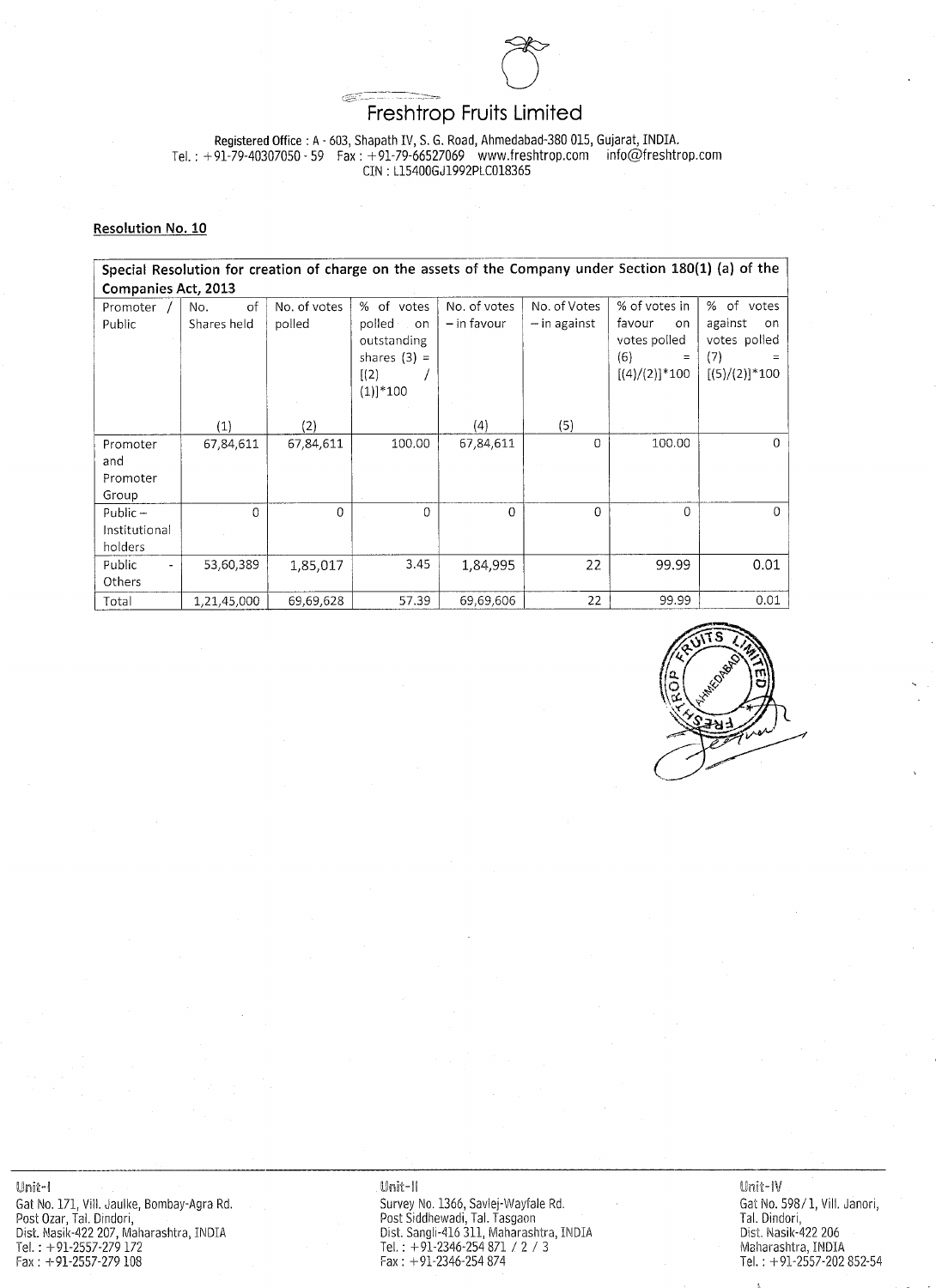

Registered Office: A - 603, Shapath IV, S. G. Road, Ahmedabad-380 015, Gujarat, INDIA. Tel.: +91-79-40307050 - 59 Fax: +91-79-66527069 www.freshtrop.com info@freshtrop.com CIN: L15400GJ1992PLC018365

# **AGENDA WISE**

| Sr.<br>No.       | Details of Agenda                                                                                                                                          | Resolution<br>Required | Mode of<br>Voting            | Remarks                                                               |
|------------------|------------------------------------------------------------------------------------------------------------------------------------------------------------|------------------------|------------------------------|-----------------------------------------------------------------------|
|                  |                                                                                                                                                            | Ordinary /<br>Special  |                              |                                                                       |
|                  | the<br>Annual Accounts of<br>Adoption of<br>Company as on March 31, 2014                                                                                   | Ordinary               | E-Voting and<br>Poll Process | resolution<br>This<br>was<br>requisite<br>passed<br>$b$ v<br>majority |
|                  | Declaration of Dividend on Equity Shares                                                                                                                   | Ordinary               | E-Voting and<br>Poll Process | resolution<br>This<br>was<br>passed by requisite<br>majority          |
| 3                | Re-appointment of Mrs. Nanita Motiani<br>(DIN:00787809) who retires by rotation                                                                            | Ordinary               | E-Voting and<br>Poll Process | This resolution<br>was<br>passed by requisite<br>majority             |
| $\overline{4}$   | Appointment of M/s Mayank Shah &   Ordinary<br>Associates, Chartered Accountants, as<br>Statutory Auditors of the Company and<br>fixing their remuneration |                        | E-Voting and<br>Poll Process | This resolution<br>was<br>passed by requisite<br>majority             |
|                  | Shah  <br>Appointment of Mr. Mayur J<br>(DIN:00124633) as an Independent Director                                                                          | Ordinary               | E-Voting and<br>Poll Process | This resolution was<br>passed by requisite<br>majority                |
| $6 \overline{6}$ | Appointment of Mr. Dinesh Oza<br>(DIN:01307881) as an Independent Director  <br>(Ordinary Resolution)                                                      | Ordinary               | E-Voting and<br>Poll Process | This resolution was<br>passed by requisite<br>majority                |
|                  | Anil<br>Appointment of<br>Mr.<br>(DIN:06688634) as an Independent Director                                                                                 | Sharma   Ordinary      | E-Voting and<br>Poll Process | This resolution<br>was<br>passed by requisite<br>majority             |
| 8                | Motiani, I<br>Remuneration of Mr. Ashok<br>Director<br>Managing<br>8 <sub>k</sub><br>Chairman<br>(DIN:00124470)                                            | Special                | E-Voting and<br>Poll Process | This resolution<br>was<br>passed by requisite<br>majority             |
| 9                | Borrowing Limits of the Company under<br>Section $180(1)(c)$ of the Companies Act,  <br>2013                                                               | Special                | E-Voting and<br>Poll Process | This resolution was<br>requisite,<br>passed by<br>majority            |
| 10               | Creation of charge on the assets of the Special<br>Company under Section 180(1)(a) of the<br>Companies Act, 2013                                           |                        | E-Voting and<br>Poll Process | This resolution was<br>passed by requisite<br>majority                |



Unit-I

Gat No. 171, Vill. Jaulke, Bombay-Agra Rd. Post Ozar, Tal. Dindori, Dist. Nasik-422 207, Maharashtra, INDIA Tel.:  $+91-2557-279$  172  $Fax: +91-2557-279108$ 

# Unit-II

Survey No. 1366, Savlej-Wayfale Rd. Post Siddhewadi, Tal. Tasgaon Dist. Sangli-416 311, Maharashtra, INDIA<br>Tel.: +91-2346-254 871 / 2 / 3  $Fax: +91-2346-254874$ 



and the state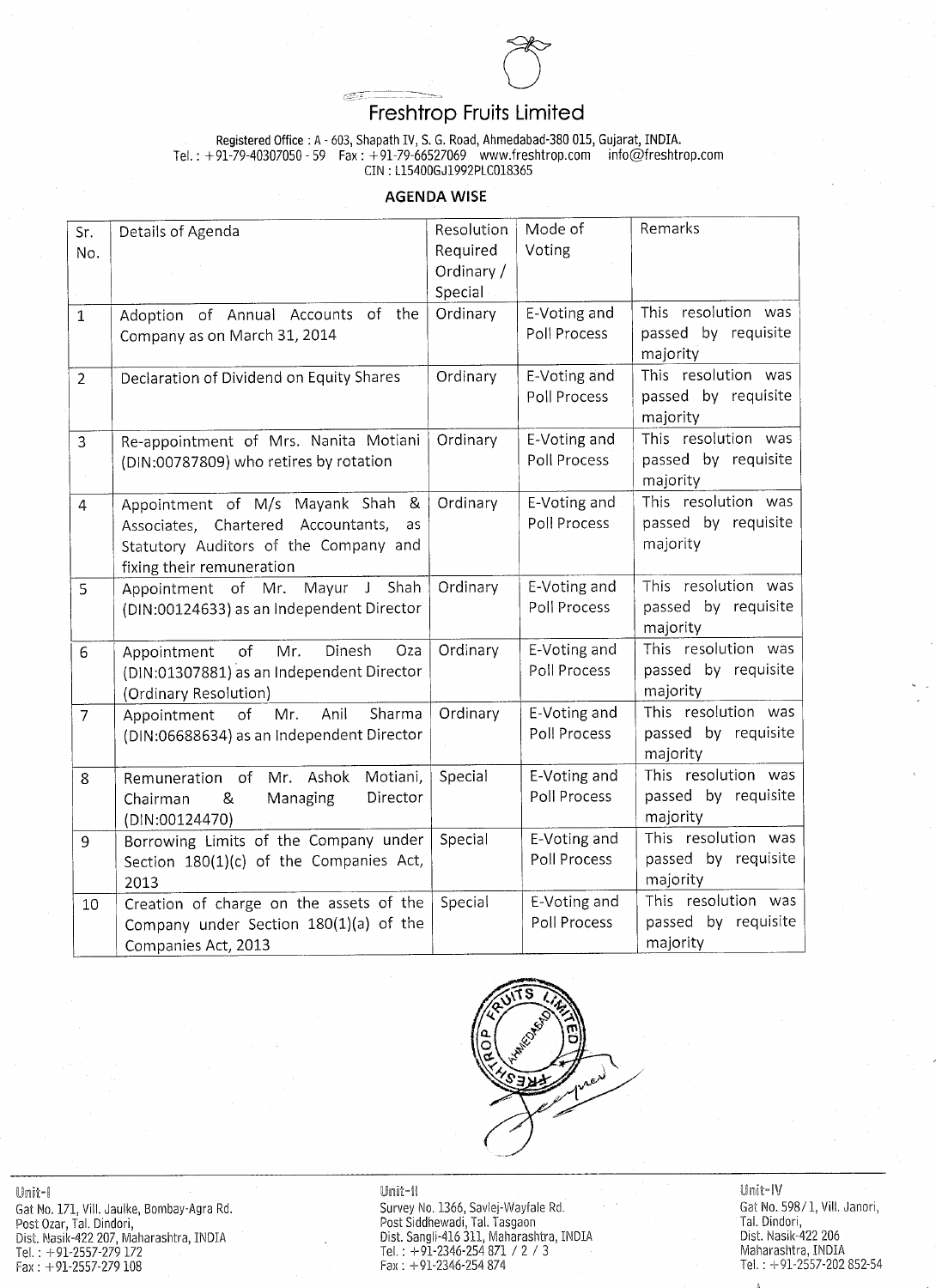**Company** 

**402. 'Panchdeep', Nr. Mayur Colony, Mithakhali Six Road. Navrangpura. Ahmedabad-380 009. Ciates**<br>Secretaries<br>a, Ahmedabad-380 009. **Tele No.** : **(0) 26561 301 (R) 26753786** 

September 22, 2014

To, The Chairman of 22ed Annual General Meeting Freshtrop Fruits Limited A-603 ,Shapath IV, Opp. Karnavati Club, S.G Road Ahmedabad-380015,

Dear Sir,

 $\overline{\phantom{0}}$ 

#### **Sub: Declaration of Consolidated Results of e-voting and Ballot Forms voting in respect of**  resolution placed in the notice of 22<sup>ed</sup> Annual General Meeting held on 22<sup>ed</sup> September, Dear Sir,<br><u>Sub: Declan<br>resolution 1</u><br>2014.

Pursuant to provision of section 108 and 109 of the companies Act, 2013 read with rule 20  $& 21$ of the Companies (Management and Administration) Rule, 2014, consolidated Results of evoting and ballot forms voting in respect of resolution placed in the notice of the notice of 22<sup>ed</sup> Annual General Meeting held on 22<sup>ed</sup> September, 2014. is annexed herewith.

All the resolutions have been duly approved by the shareholders with requisite majority.

You are requested to take note of the above and oblige.

Thanking you,



Youts faithfully. Yours faithfully,<br>For, R.S. Sharma & Associates

 $(R.S Sharma)$ Company Secretary-Scrutinizer Membership No. 3 126 CP No. 21 18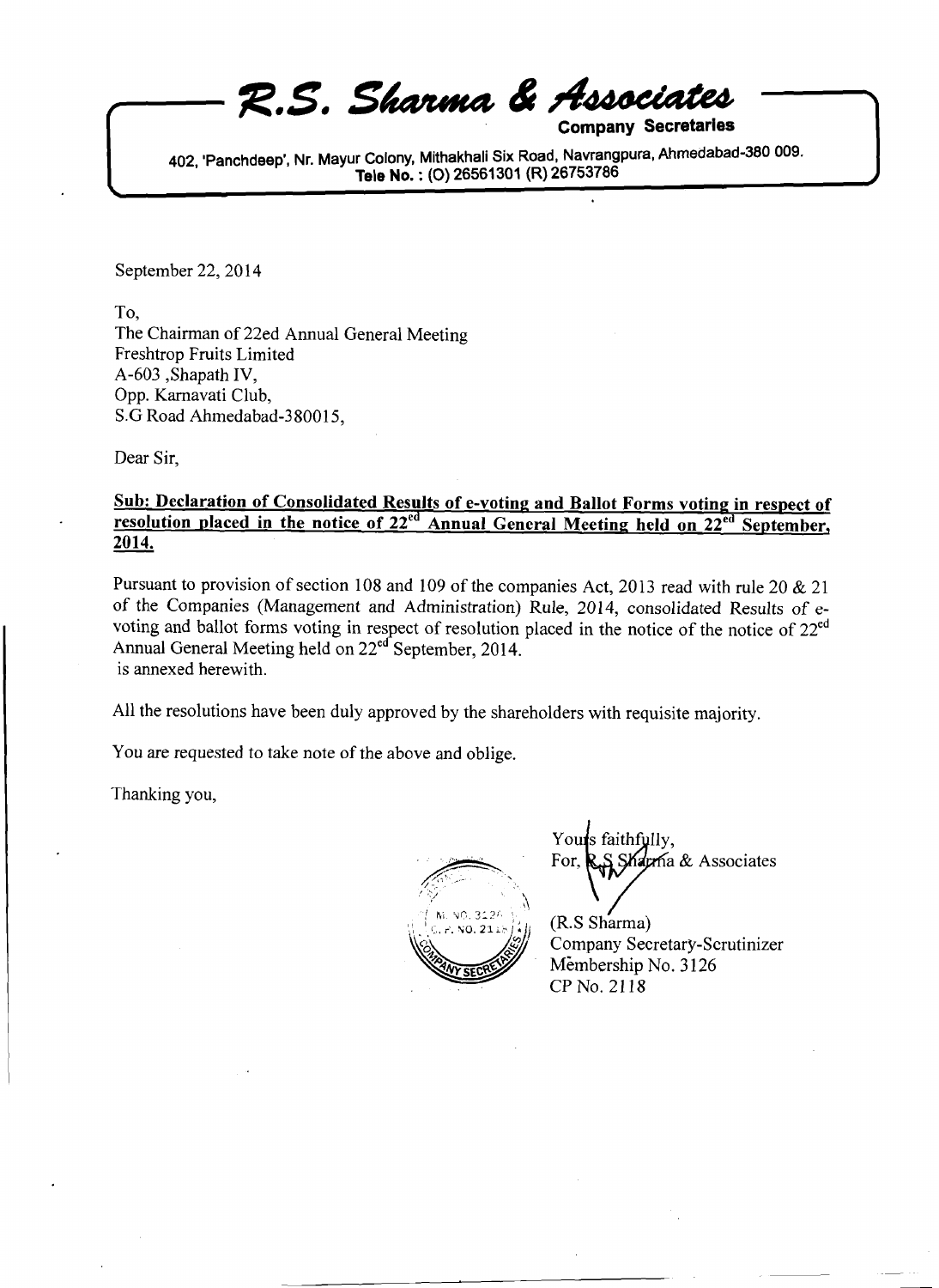Resolution No. 1: Adoption of Annual Accounts of the Company together with the Directors' Report and the Auditor's Report for the financial year ended on 31<sup>st</sup> March, 2014 (Ordinary Resolution).

| Promoter<br><b>Public</b>               | No. of Shares<br>held<br>(1) | No. of Votes polled<br>(2) |                                             |                    | %<br>of<br><b>Votes</b><br>polled<br>on<br>outstanding | No. of votes-<br>in favour<br>$\{4\}$ | No.<br>of<br>shares<br>against | %<br>of<br>votes in<br>favour<br>on<br>ļ<br>votes polled | %<br>of<br>votes<br>against<br>$-$ on votes polled |
|-----------------------------------------|------------------------------|----------------------------|---------------------------------------------|--------------------|--------------------------------------------------------|---------------------------------------|--------------------------------|----------------------------------------------------------|----------------------------------------------------|
|                                         |                              | E-voting<br>(2a)           | Physical<br>Postal<br><b>Ballot</b><br>(2b) | Total<br>$(2a+2b)$ | shares<br>$3=(2/1)*100$                                |                                       | (5)                            | $6=(4/2)*100$                                            | $7=(5/2)*100$                                      |
| Promoter<br>and<br>Promoter<br>Group    | 67,84,611                    | 67,84,611                  | $\overline{\phantom{a}}$                    | 67,84,611          | 100.00%                                                | 67,84,611                             |                                | 100.00%                                                  | 0.00%                                              |
| Public<br>۰<br>Institutional<br>Holders |                              |                            |                                             |                    |                                                        |                                       |                                |                                                          |                                                    |
| Public-others                           | 53,60,389                    | 68,363                     | 1,16,654                                    | 1,85,017           | 3.45%                                                  | 1,84,995                              | 22                             | 99.99%                                                   | 0.01%                                              |
| Total                                   | 1,21,45,000                  | 68,52,974                  | 1,16,654                                    | 69,69,628          | 57.39%                                                 | 69,69,606                             | 22                             | 99.99%                                                   | 0.01%                                              |

Resolution No. 2: Declaration of Dividend (Ordinary Resolution)..

| Promoter<br>Public                       | No. of Shares<br>held<br>(1) | No. of Votes polled<br>(2) |                                             |                    | %<br>оf<br><b>Votes</b><br>polled<br>on<br>outstanding | No. of votes-<br>in favour<br>(4) | of<br>No.<br>shares<br>against | %<br>of<br>votes<br>in<br>favour<br>on<br>$\overline{\phantom{m}}$<br>votes polled | %<br>0f<br>votes<br>against<br>- on votes polled |
|------------------------------------------|------------------------------|----------------------------|---------------------------------------------|--------------------|--------------------------------------------------------|-----------------------------------|--------------------------------|------------------------------------------------------------------------------------|--------------------------------------------------|
|                                          |                              | E-voting<br>(2a)           | Physical<br>Postal<br><b>Ballot</b><br>(2b) | Total<br>$(2a+2b)$ | shares<br>$3=(2/1)*100$                                |                                   | (5)                            | $6=(4/2)*100$                                                                      | $7 = (5/2)^*100$                                 |
| Promoter<br>and<br><b>Promoter Group</b> | 67,84,611                    | 67,84,611                  |                                             | 67,84,611          | 100.00%                                                | 67,84,611                         |                                | 100.00%                                                                            | 0.00%                                            |
| Public<br>-<br>Institutional<br>Holders  |                              |                            |                                             |                    |                                                        |                                   |                                |                                                                                    |                                                  |
| Public-others                            | 53,60,389                    | 68,361                     | 1,16,654                                    | 1,85,015           | 3.45                                                   | 1,84,395                          | 620                            | 99.66%                                                                             | 0.33%                                            |
| Total                                    | 1,21,45,000                  | 68,52,972                  | 1,16,654                                    | 69,69,626          | 57.39%                                                 | 6969006                           | 620                            | 99.99%                                                                             | 0.01%                                            |

ক্ত*়* 

深藏

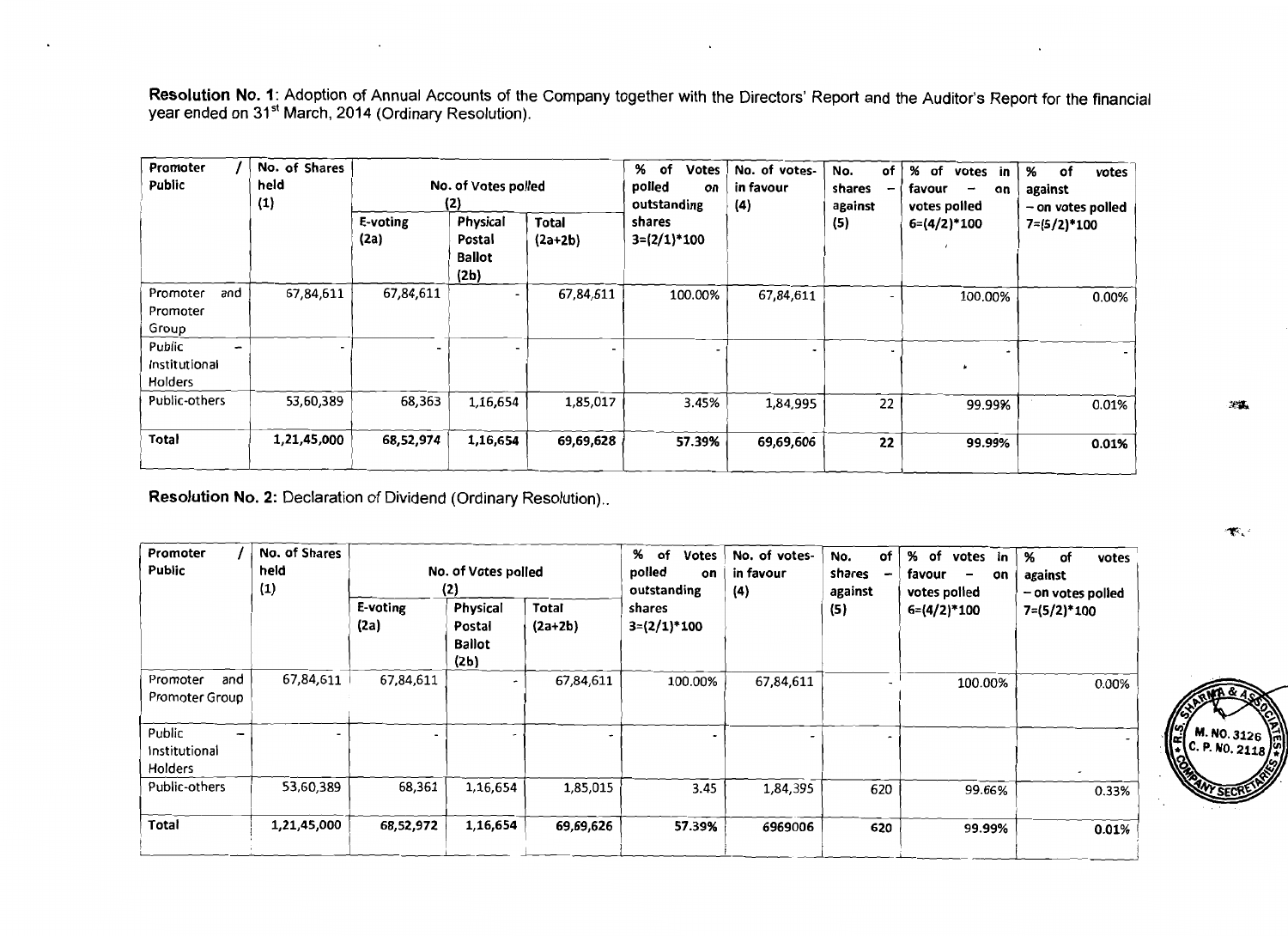| Promoter<br>Public                       | No. of Shares<br>held<br>(1) | No. of Votes polled<br>(2) |                                                    |                           | %<br><b>Votes</b><br>of<br>polled<br>on<br>outstanding | No. of votes-<br>in favour<br>(4) | of<br>No.<br>shares<br>against | %<br>of<br>in<br>votes<br>favour<br>on.<br>-<br>votes polled | %<br>of<br>votes<br>against<br>- on votes polled |
|------------------------------------------|------------------------------|----------------------------|----------------------------------------------------|---------------------------|--------------------------------------------------------|-----------------------------------|--------------------------------|--------------------------------------------------------------|--------------------------------------------------|
|                                          |                              | E-voting<br>(2a)           | <b>Physical</b><br>Postal<br><b>Ballot</b><br>(2b) | <b>Total</b><br>$(2a+2b)$ | shares<br>$3=(2/1)*100$                                |                                   | (5)                            | $6=(4/2)*100$                                                | $7=(5/2)*100$                                    |
| Promoter<br>and<br><b>Promoter Group</b> | 67,84,611                    | 59,12,365                  |                                                    | 59,12,365                 | 88.01%                                                 | 59,12,365                         |                                | 100.00%                                                      | 0.00%                                            |
| Public<br>Institutional<br>Holders       |                              |                            |                                                    |                           |                                                        |                                   |                                |                                                              |                                                  |
| Public-others                            | 53,60,389                    | 68,363                     | 1,16,654                                           | 1,85,017                  | 3.45%                                                  | 1,84,995                          | 22                             | 99.99%                                                       | 0.01%                                            |
| Total                                    | 12145000                     | 59,80,728                  | 1,16,654                                           | 60,97,382                 | 50.20%                                                 | 60,97,360                         | 22                             | 99.99%                                                       | 0.01%                                            |

Resolution No 3: Retirement of Director (Ordinary Resolution).

**8,72,246** votes casted **by** Smt Nanita Motiani are treated as invalid and not considered as she is interested in the resolution .

Resolution No **4:** Reappointment of MIS Mayank Shah & Associates Chartered Accountants, Ahmedabad as Statutory Auditors of the Company till the conclusion of the next Annual General Meeting (Ordinary Resolution).

| Promoter<br><b>Public</b>                 | No. of Shares<br>held<br>(1) | No. of Votes polled<br>(2) |                                             |                    | %<br>of<br><b>Votes</b><br>polled<br>on<br>outstanding | No. of votes-<br>in favour<br>(4) | of<br>No.<br>shares<br>$\qquad \qquad \blacksquare$<br>against | %<br>of<br>votes in<br>favour<br>on<br>-<br>votes polled | %<br>votes<br>of<br>against<br>- on votes polled |
|-------------------------------------------|------------------------------|----------------------------|---------------------------------------------|--------------------|--------------------------------------------------------|-----------------------------------|----------------------------------------------------------------|----------------------------------------------------------|--------------------------------------------------|
|                                           |                              | E-voting<br>(2a)           | Physical<br>Postal<br><b>Ballot</b><br>(2b) | Total<br>$(2a+2b)$ | shares<br>$3=(2/1)*100$                                |                                   | (5)                                                            | $6=(4/2)*100$                                            | $7=(5/2)*100$                                    |
| and<br>Promoter<br>Promoter Group         | 67,84,611                    | 67,84,611                  |                                             | 67,84,611          | 100.00%                                                | 67,84,611                         |                                                                | 100.00%                                                  | 0.00%                                            |
| Public<br>Institutional<br><b>Holders</b> |                              |                            |                                             |                    |                                                        |                                   |                                                                |                                                          |                                                  |
| Public-others                             | 53,60,389                    | 68,363                     | 1,16,654                                    | 1,85,017           | 3.45%                                                  | 184995                            | 22                                                             | 99.99%                                                   | 0.01%                                            |
| Total                                     | 12145000                     | 68,52,974                  | 1,16,654                                    | 69,69,628          | 57.39%                                                 | 69,69,606                         | 22                                                             | 99.99%                                                   | 0.01%                                            |

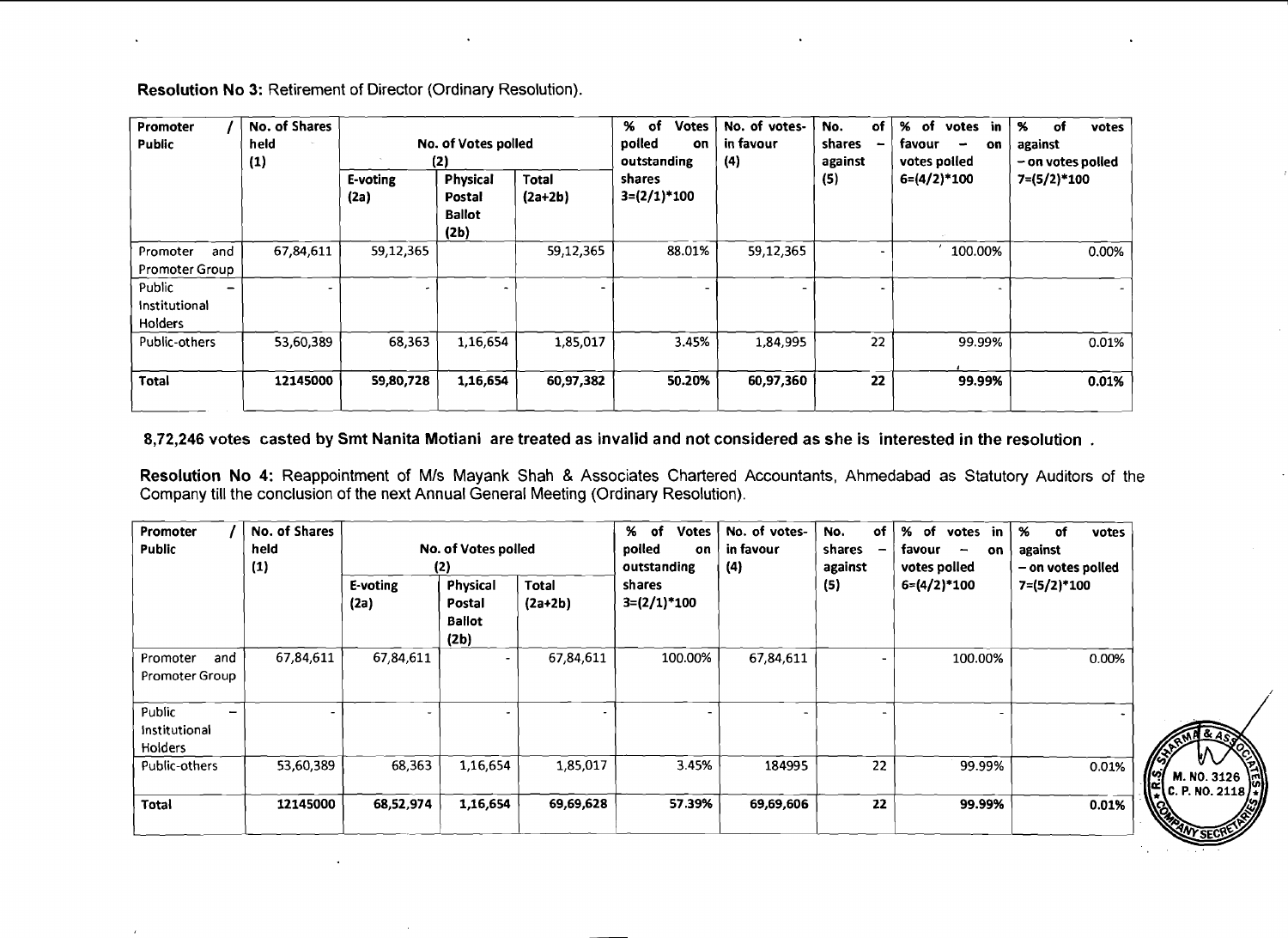| Promoter<br><b>Public</b>                 | No. of Shares<br>held<br>(1) | No. of Votes polled<br>(2) |                                             |                                               | %<br>of<br><b>Votes</b><br>polled<br>on<br>outstanding | No. of votes-<br>in favour<br>(4) | No.<br>of<br>shares<br>against | %<br>of<br>votes in<br>favour<br>on<br>votes polled | %<br>of<br>votes<br>against<br>- on votes polled |  |
|-------------------------------------------|------------------------------|----------------------------|---------------------------------------------|-----------------------------------------------|--------------------------------------------------------|-----------------------------------|--------------------------------|-----------------------------------------------------|--------------------------------------------------|--|
|                                           |                              | E-voting<br>(2a)           | Physical<br>Postal<br><b>Ballot</b><br>(2b) | Total<br>shares<br>$3=(2/1)*100$<br>$(2a+2b)$ |                                                        | (5)                               | $6=(4/2)*100$                  | $7 = (5/2)^*100$                                    |                                                  |  |
| Promoter<br>and<br>Promoter Group         | 67,84,611                    | 67,84,611                  |                                             | 67,84,611                                     | 100.00%                                                | 67,84,611                         |                                | 100.00%                                             | 0.00%                                            |  |
| Public<br>Institutional<br><b>Holders</b> |                              |                            |                                             |                                               |                                                        |                                   |                                |                                                     |                                                  |  |
| Public-others                             | 53,60,389                    | 68,363                     | 1,05,754                                    | 1,74,117                                      | 3.24%                                                  | 1,74,095                          | 22                             | 99.99%                                              | 0.01%                                            |  |
| Total                                     | 12145000                     | 68,52,974                  | 1,05,754                                    | 69,58,728                                     | 57.29%                                                 | 69,58,706                         | 22                             | 99.99%                                              | 0.01%                                            |  |

Resolution No 5: Appointment of Mr. Mayur J. Shahas Independent Director (Ordinary Resolution).

10,900 votes casted by Shri Mayur Shah are treated as invalid and not considered as he is interested in the resolution.<br>Resolution No 6: Appointment of Mr. Dineshbhai S.Ozaas Independent Director (Ordinary Resolution).

| Promoter<br>Public                                             | of<br>No.<br><b>Shares held</b><br>(1) | No. of Votes polled<br>(2) |                                             | % of<br><b>Votes</b><br>polled<br>on<br>outstanding | of<br>No.<br>votes-in<br>favour | of<br>No.<br>shares<br>against | % of votes in<br>favour<br>on<br>-<br>votes polled | %<br>of<br>votes<br>against<br>votes<br>on<br>$\overline{\phantom{0}}$ |                         |
|----------------------------------------------------------------|----------------------------------------|----------------------------|---------------------------------------------|-----------------------------------------------------|---------------------------------|--------------------------------|----------------------------------------------------|------------------------------------------------------------------------|-------------------------|
|                                                                |                                        | E-voting<br>(2a)           | Physical<br>Postal<br><b>Ballot</b><br>(2b) | Total<br>$(2a+2b)$                                  | shares<br>$3=(2/1)*100$         | (4)                            | (5)                                                | $6=(4/2)*100$                                                          | polled<br>$7=(5/2)*100$ |
| Promoter and<br>Promoter<br>Group                              | 67,84,611                              | 67,84,611                  |                                             | 67,84,611                                           | 100.00%                         | 67,84,611                      |                                                    | 100.00%                                                                | 0.00%                   |
| Public<br>$\overline{\phantom{0}}$<br>Institutional<br>Holders |                                        |                            |                                             |                                                     |                                 |                                |                                                    |                                                                        |                         |
| Public-others                                                  | 53,60,389                              | 68,363                     | 1,16,654                                    | 1,85,017                                            | 3.45%                           | 1,84,995                       | 22                                                 | 99.99%                                                                 | 0.01%                   |
| Total                                                          | 1,21,45,000                            | 68,52,974                  | 1,16,654                                    | 69,69,628                                           | 57.39%                          | 69,69,606                      | 22                                                 | 99.99%                                                                 | 0.01%                   |

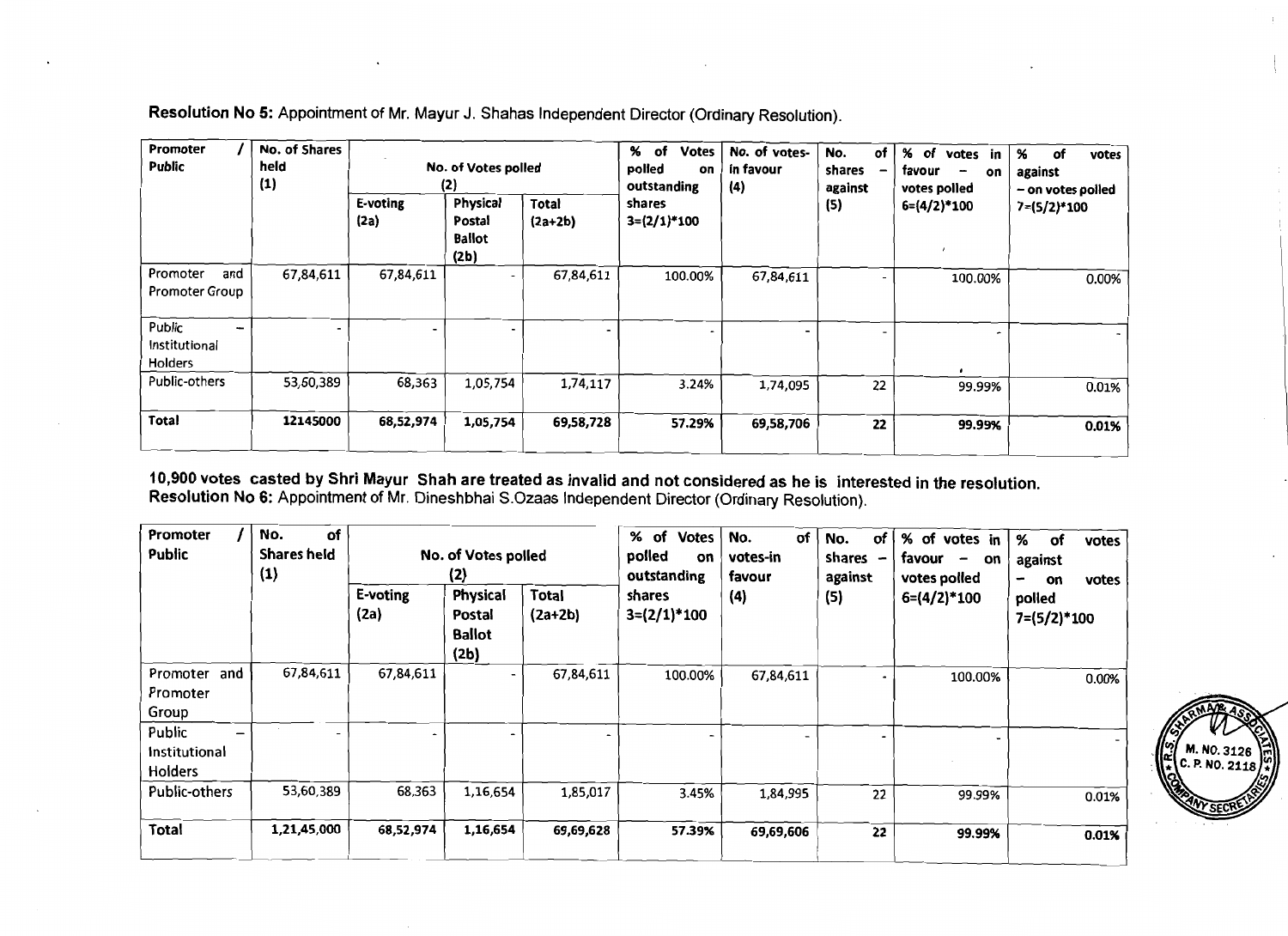| Promoter<br>Public                             | of<br>No.<br><b>Shares held</b><br>(1) | No. of Votes polled<br>(2) |                                                    |                           | % of Votes<br>polled<br>on<br>outstanding | of<br>No.<br>votes-in<br>favour | No.<br>.of<br>shares<br>against | % of votes in<br>favour $-$<br>on<br>votes polled | % of votes against<br>- on votes polled<br>$7=(5/2)*100$ |
|------------------------------------------------|----------------------------------------|----------------------------|----------------------------------------------------|---------------------------|-------------------------------------------|---------------------------------|---------------------------------|---------------------------------------------------|----------------------------------------------------------|
|                                                |                                        | E-voting<br>(2a)           | <b>Physical</b><br>Postal<br><b>Ballot</b><br>(2b) | <b>Total</b><br>$(2a+2b)$ | shares<br>$3=(2/1)*100$                   | (4)                             | (5)                             | $6=(4/2)*100$                                     |                                                          |
| and<br>Promoter<br><b>Promoter Group</b>       | 67,84,611                              | 67,84,611                  |                                                    | 67,84,611                 | 100.00%                                   | 67,84,611                       |                                 | 100.00%                                           | 0.00%                                                    |
| Public<br>—<br>Institutional<br><b>Holders</b> |                                        |                            |                                                    |                           |                                           |                                 |                                 |                                                   |                                                          |
| <b>Public-others</b>                           | 53,60,389                              | 68,363                     | 1,16,654                                           | 1,85,017                  | 3.45%                                     | 1,84,995                        | 22                              | 99.99%                                            | 0.01%                                                    |
| <b>Total</b>                                   | 1,21,45,000                            | 68,52,974                  | 1,16,654                                           | 69,69,628                 | 57.39%                                    | 69,69,606                       | 22                              | 99.99%                                            | 0.01%                                                    |

Resolution No 7: Appointment of Mr.Anil Sharma as Independent Director (Ordinary Resolution).

Resolution No 8: Payment of remuneration to Chairman and Managing Director. (Special Resolution).

 $\lambda$ 

| Promoter<br><b>Public</b>                | No.<br>оf<br><b>Shares held</b><br>(1) | No. of Votes polled<br>(2) |                                             |                           | % of Votes<br>No.<br>of<br>polled<br>votes-in<br>on<br>outstanding<br>favour | of<br>No.<br>shares<br>against | % of votes in<br>favour<br>$\overline{\phantom{m}}$<br>on<br>votes polled | % of votes against<br>- on votes polled<br>$7=(5/2)*100$ |                      |
|------------------------------------------|----------------------------------------|----------------------------|---------------------------------------------|---------------------------|------------------------------------------------------------------------------|--------------------------------|---------------------------------------------------------------------------|----------------------------------------------------------|----------------------|
|                                          |                                        | E-voting<br>(2a)           | Physical<br>Postal<br><b>Ballot</b><br>(2b) | <b>Total</b><br>$(2a+2b)$ | shares<br>$3=(2/1)*100$                                                      | (4)                            | (5)                                                                       | $6=(4/2)*100$                                            |                      |
| and<br>Promoter<br><b>Promoter Group</b> | 67,84,611                              | 51,68,707                  |                                             | 51,68,707                 | 76.18%                                                                       | 51,68,707                      | $\blacksquare$                                                            | 100.00%                                                  | 0.00%                |
| <b>Public-others</b>                     | 53,60,389                              | 68,363                     | 1,16,654                                    | 1,85,017                  | 3.45%                                                                        | 1,84,995                       | 22                                                                        | 99.99%                                                   | 0.01%                |
| Total                                    | 1,21,45,000                            | 68,52,974                  | 1,16,654                                    | 53,53,724                 | 44.08%                                                                       | 53,53,702                      | 22                                                                        | 99.99%                                                   | 0.012<br><b>ARMA</b> |

M. NO. 3126<br>LC. P. NO. 211

16,15, 904 votes casted by Shri Ashok Motiani are treated as invalid and not considered as he is interested in the resolution.